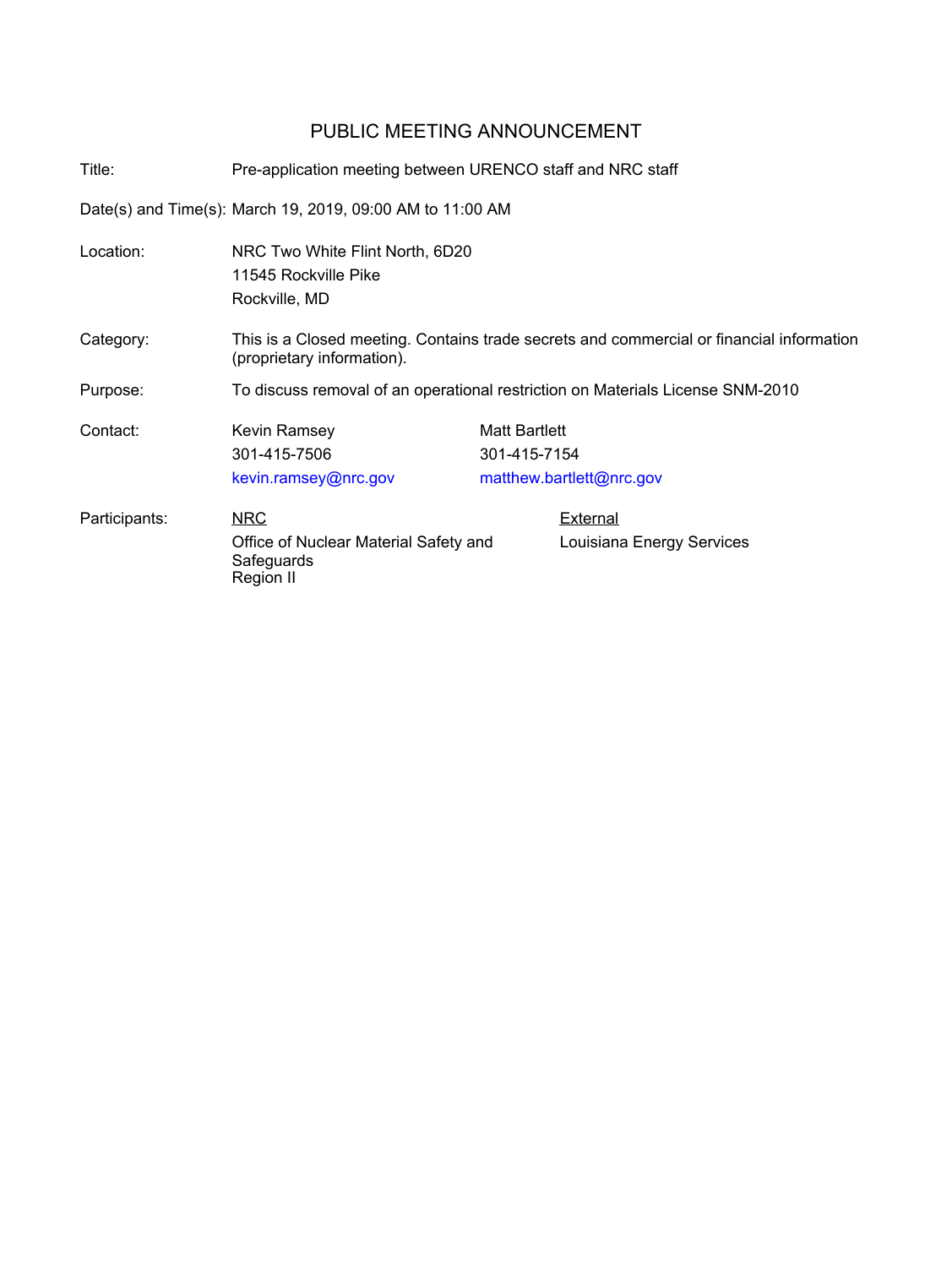## PUBLIC MEETING AGENDA

## Pre-application meeting between URENCO staff and NRC staff

## March 19, 2019, 09:00 AM to 11:00 AM

NRC Two White Flint North, 6D20 11545 Rockville Pike Rockville, MD

| <b>Time</b>       | <b>Topic</b>                                        | <b>Speaker</b> |
|-------------------|-----------------------------------------------------|----------------|
| 9:00 AM           | Welcome and Introductions                           | NRC.           |
| $9:15 \text{ AM}$ | Discuss proposed removal of operational restriction | Everyone       |
| $10:45$ AM        | Closing Remarks                                     | NRC            |
| 11:00 AM          | Adjourn                                             |                |